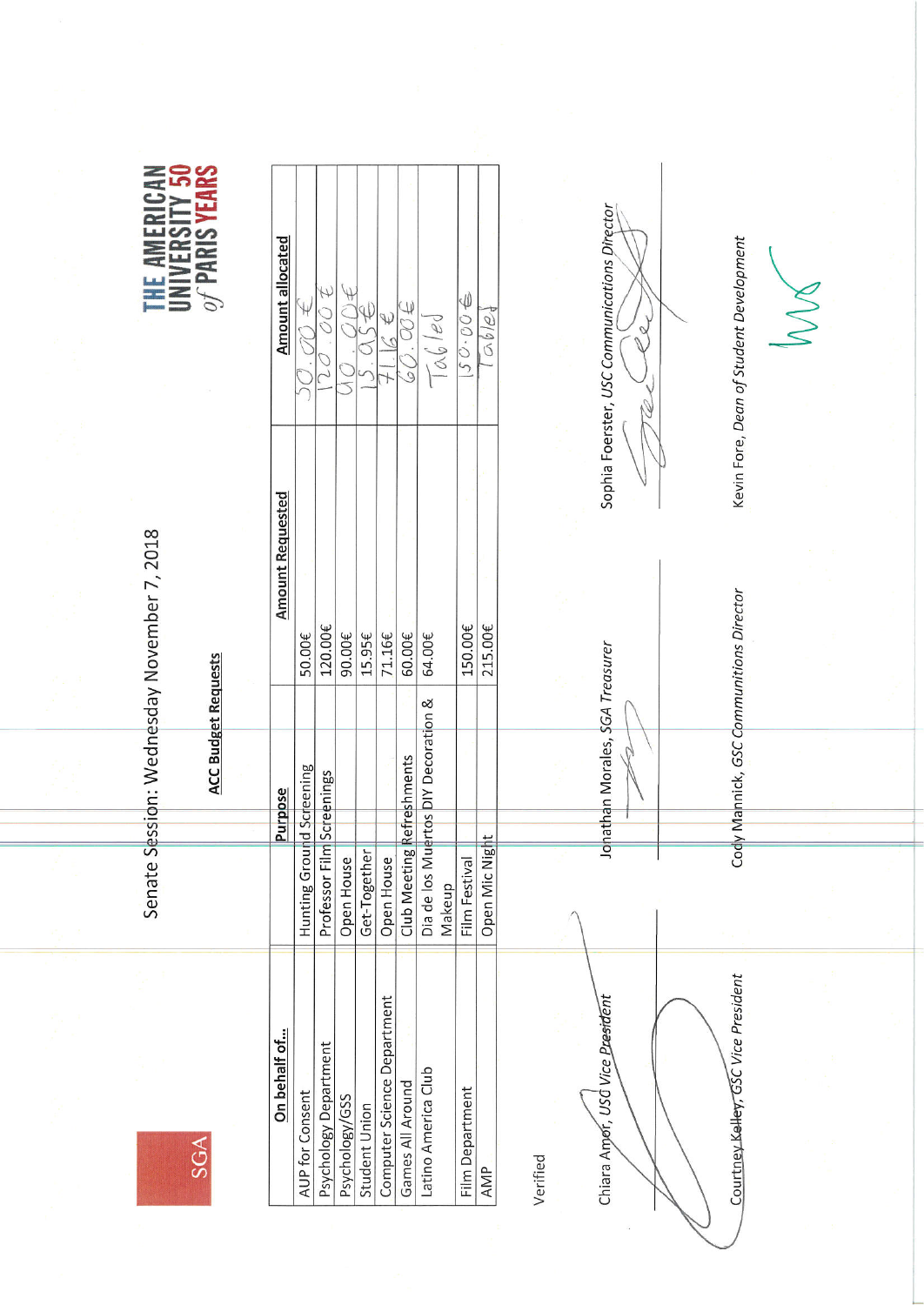### **November 7, 2018 SGA Senate Minutes**

Taken by GSC Communications Director Zoey Mannick

### **12:10 — Attendance**

### **12:13 — Welcome Back, Everyone!**

• Checking in on how everyone is after break

### **12:17 — Sports Liaison**

• Andrew- update on sports events and games/events

### **12:19 — Events Committee Presentation**

### **This week:**

- Podcast Master Class
- Dia de los Muertos
- Bramley Art opening
- Peace and conflict in Columbia
- Open Mic night

## **12:24 — ACC Presentation and Budget Requests**

## **● Hunting Ground Bi-Annual Screening - 50.00**

Documentary about college assault and how faculty deals with the assault, money is for food and drink

No question

Motion made, seconded and passed

## **● Psych Department Professor Film screenings - 120.00**

Screening of films to discuss psychology and how it is portrayed in film Questions: How many have happened? 2 and there are 2 more Which professors are doing this? 2 of the new professors Motion made, seconded, passed

## **● Psych/Gss Open House - 90.00**

Shared open house for students to build a community for declared/undeclared majors Questions: How do invite undeclared students? Mostly focusing on Freshman

Is there a portion that will come from your senator budget? Yes we are

Where is the food coming from? Pizza Hut, Franprix

Motion made, seconded, passed

# **● Student Union Get Together- 15.95**

Had a get together at the VP house, money for mocktails

Questions: How many students are in the Union? Exec board there are 3

Motion made, motion passed, passed

# **● Computer Science Open House - 71.16**

Held on open house a few weeks ago to show students the program, brought in VR equipment, asking for money for food for event Questions: What software did you buy? A VR software for viewing

Is this the only open house? No there will be 1 more

Why 2 open house? 1 to get student interested, the next will be more formal and educational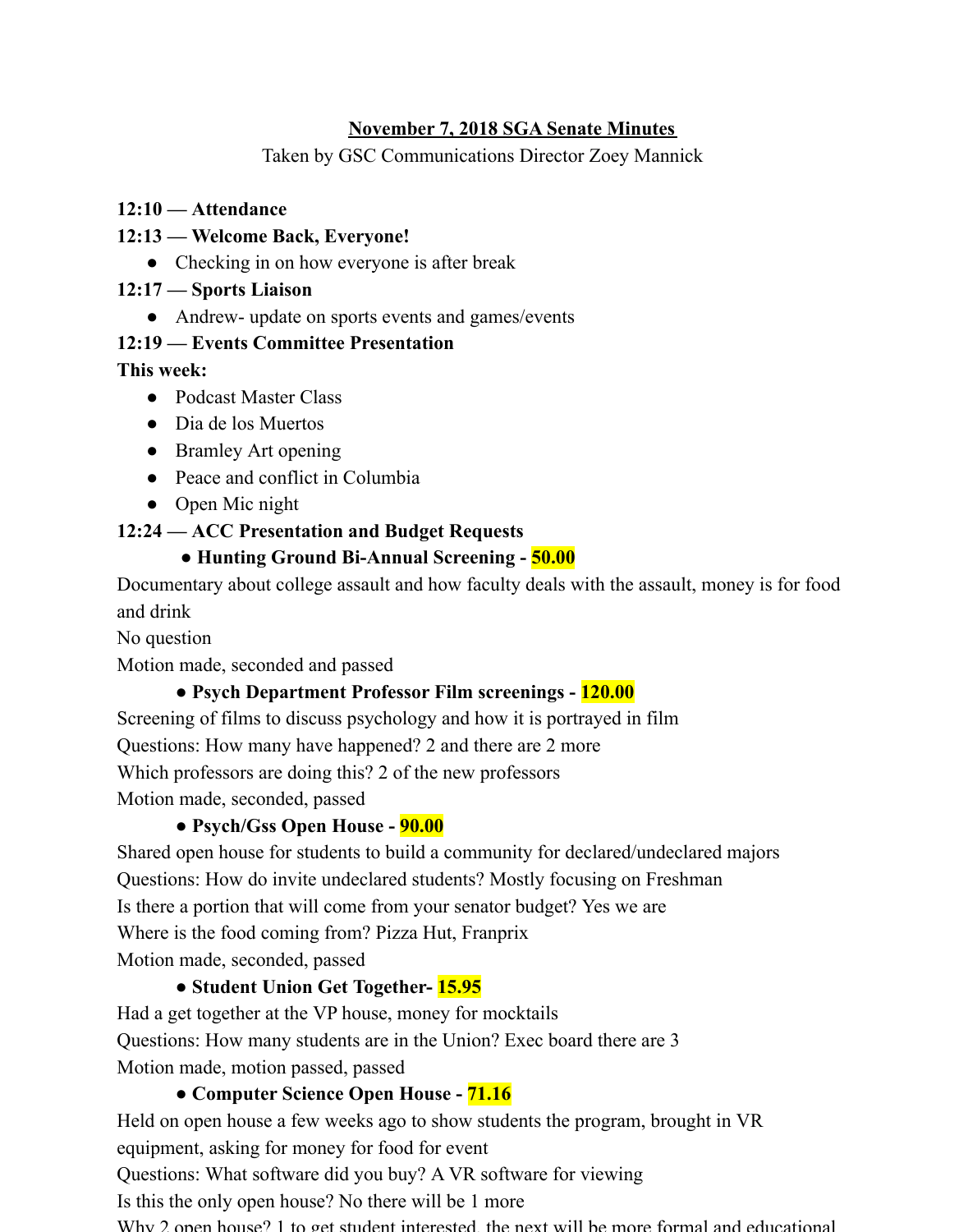Why 2 open house? 1 to get student interested, the next will be more formal and educational